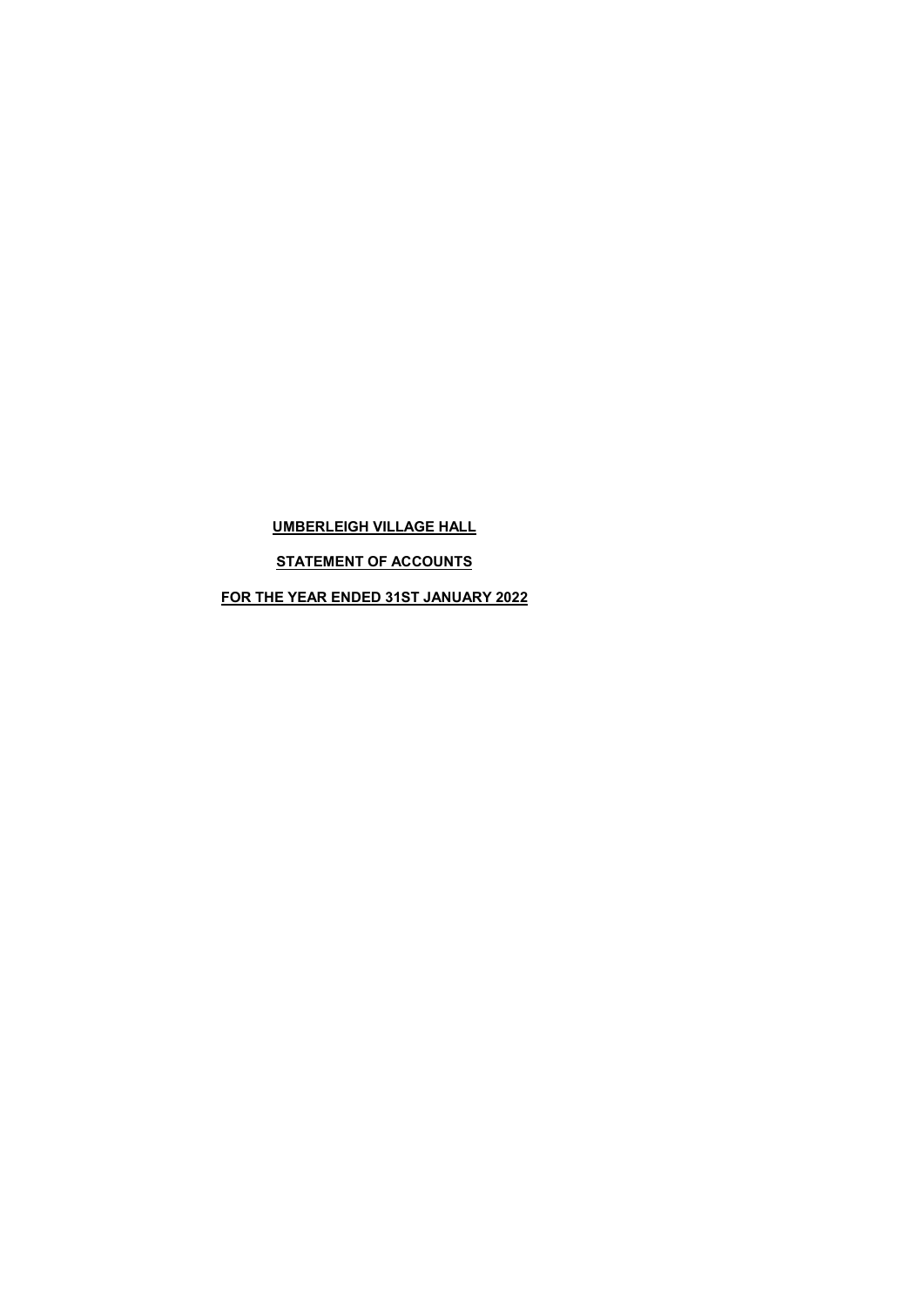## UMBERLEIGH VILLAGE HALL

## CHARITY INFORMATION

| <b>TRUSTEES</b>              | P Wignall<br>J Laming<br>N Brown<br>D Hawking                                        | Appointed 23 May 2021<br>Resigned 23 May 2021 |
|------------------------------|--------------------------------------------------------------------------------------|-----------------------------------------------|
| <b>CHARITY NO.</b>           | 280712                                                                               |                                               |
| <b>CHARITY ADMINISTRATOR</b> | P Wignall<br><b>SPINDLES</b><br><b>UMBERLEIGH</b><br><b>DEVON</b><br><b>EX37 9AQ</b> |                                               |
| <b>BANKERS</b>               | <b>LLOYDS Bank</b><br><b>CROSS STREET</b><br><b>BARNSTAPLE</b><br><b>DEVON</b>       |                                               |
| <b>INDEPENDENT EXAMINER</b>  | S Walker<br><b>Woodstock House</b><br>Uplyme Rd<br>Lyme Regis<br>Dorset<br>DT7 3LS   |                                               |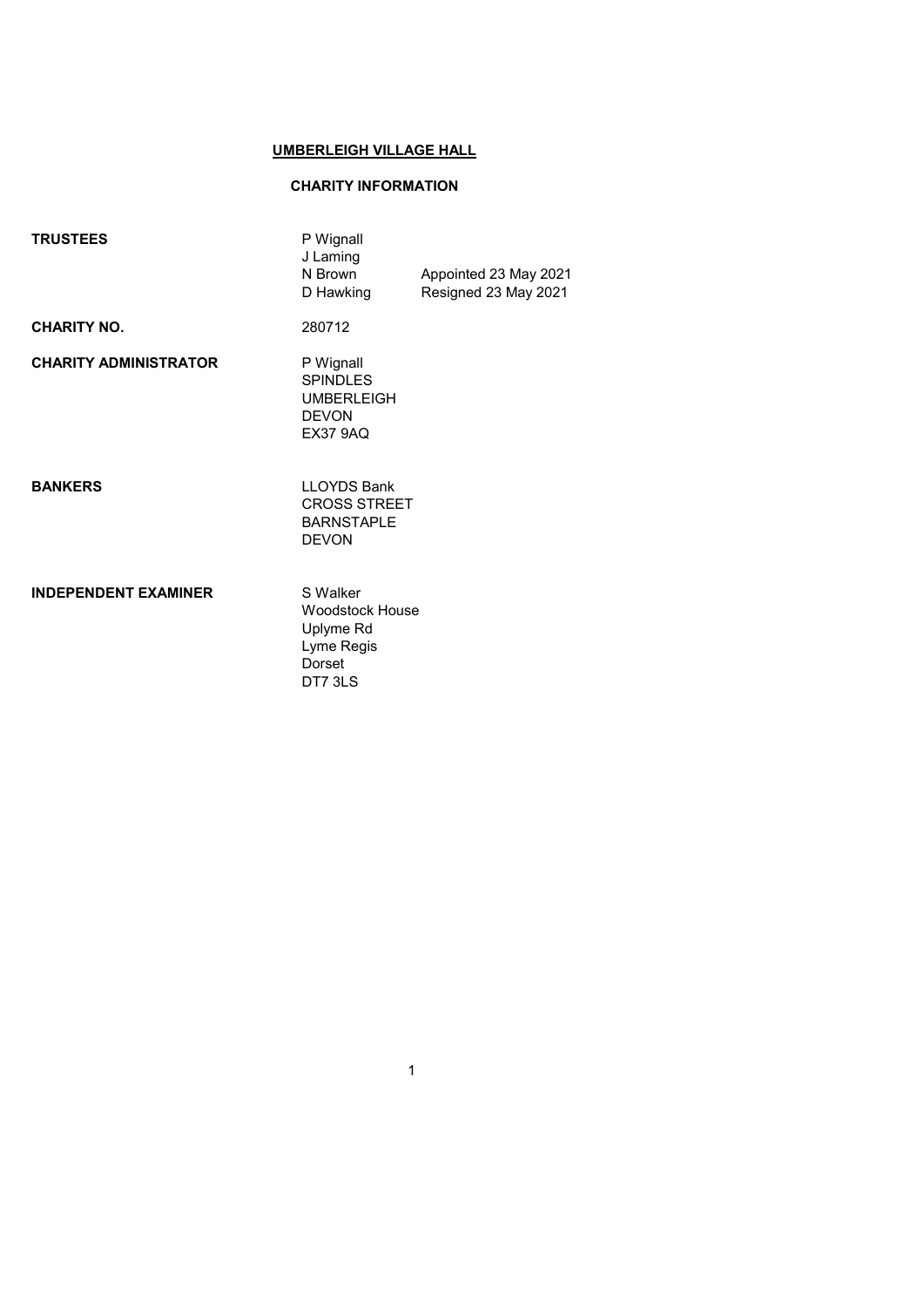## UMBERLEIGH VILLAGE HALL Trustees' Annual Report for the year ended 31 January 2022

The Trustees present their report along with the financial statements of the charity for the year ended 31 January 2022. The financial statements have been prepared in accordance with the accounting policies in note 1 to the accounts and comply with the charity's Trust Deed the Charities Act 1993 and the Statement of Recommended Practice Accounting and Reporting by Charities SORP FRS 102 .

## History, objectives and activities of the Trust

The Trust was established by a Deed of gift dated 6 June 1966 as amended by Resolution on 16 August 1988, 7 July 1998, 12 August 1998 for the purpose of providing a village hall centre and playing field for the use of Umberleigh and the neighbourhood without distinction of sex or of political, religious or other opinions.

## Management and governance arrangements and Risk Management

The trust is managed by a core committee of 10 members, 3 of whom are the trustees and office holders. The committee members are appointed at the annual general meeting which is open to the community. The committee hold regular meetings and invite or co opt representatives from groups who use the hall and from the general public to attend such meetings and to make suggestions with regard to its use. The existing trustees are responsible for the induction of any new trustee which involves awareness of a trustee's responsibilities, the governing document and administrative procedures. A new Trustee would receive copies of the previous year's annual report and accounts and guidance issued

by the Charity Commission.

The Trustees annually review the risks that the Trust faces. To date these have mainly related to health and safety matters and the trustees have appointed an individual to monitor health and safety. Users and contractors are informed of relevant matters by notices in the hall & notes on booking forms. Additional actions have been taken with respect to Covid health and safety with the Trustees reviewing the weekly updates from Devon Communities Together, putting in the necessary PPE requirements whilst the hall was being used, amending the terms and conditions to reflect these and making decisions as to when to close the hall for use. Regular Trustee meetings have been held via Zoom and full Zoom committee meetings on a needs basis. We have now returned to normal face to face meetings.

## Achievements and performance of the Trust and Public benefit

The hall was open for normal business when permitted and otherwise in accordance with lockdown rules. The Trustees sought guidance as to when and how to reopen. The Trustees then had to limit numbers using the hall and stop risky activities such as singing groups. We are glad that some activities could take place such as the art class. Unfortunately there were limited fundraising events although The garden show was able to go ahead.

We received several grants during the year. What was termed a donation from Chittlehampton PC of £400 and a various Covid grants from Devon CC totalling £ 16,355 to cover the costs of having to be closed. We decided to apply for these grants as outgoings still continued particularly in respect of providing PPE and we felt that any excess could be used to improve the hall for future community use. A grant for £7,500 was also obtained from Grantscape. The school has been able to purchase some land for use as a car park but only if the land was also used for the community. We jointly decided to develop a park and play area which the community could also use. To do this and to help the school we applied for a grant of £25,000. £10,000 of this has been given and used in 2020 - 2021, and £7,500 for play equipment in 2021-2022.

 $\overline{2}$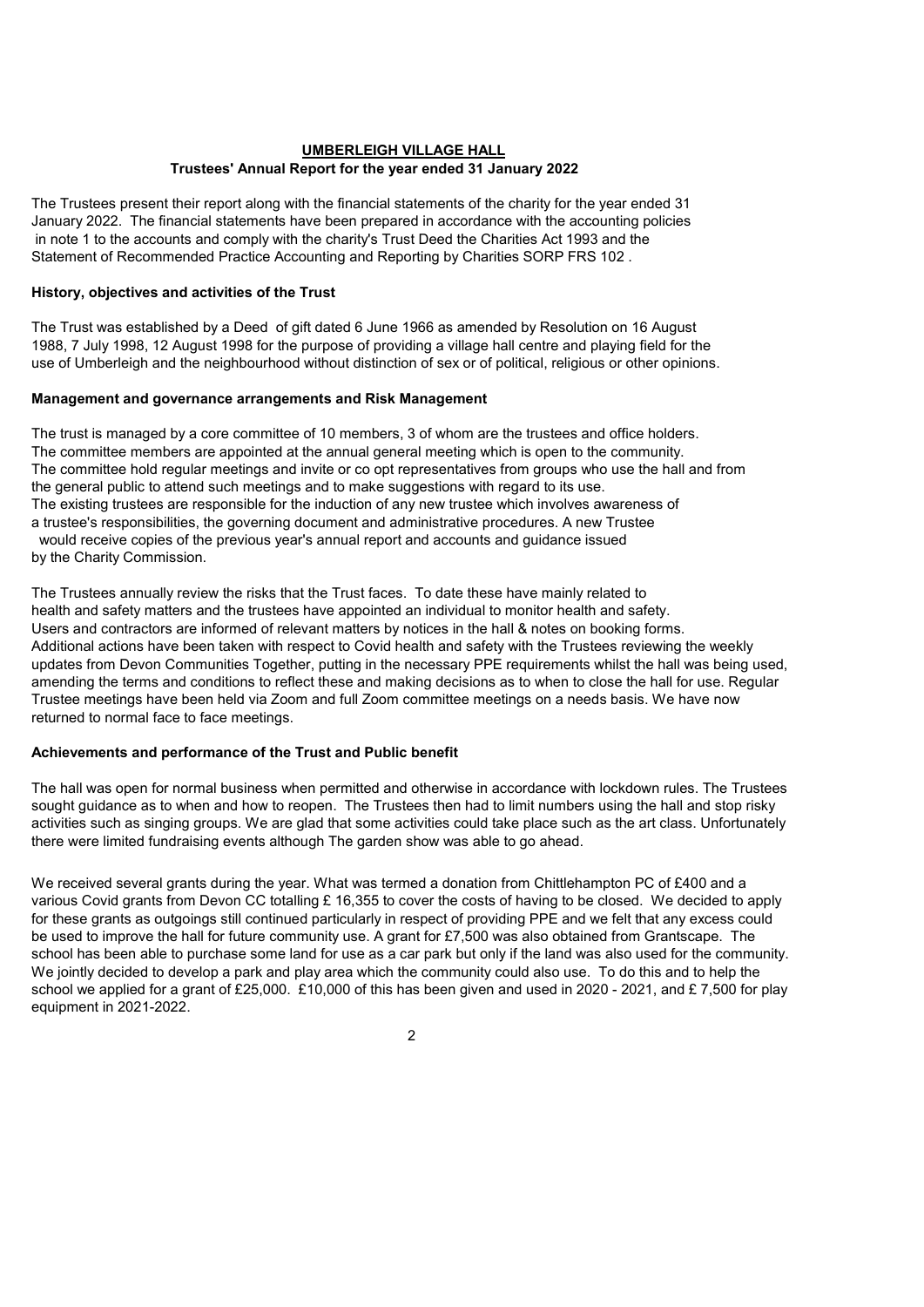### Financial review, investment policy and reserves

Our reserves have declined slightly over the year due, helped by the provision of the various Covid grants.

Total receipts in the year less the restricted grants for the Park and play equipment were £ 20,650 (2021 £13,243) £16,335 of which came from the Covid Grants. Payments on operational expenses and improvements less the park and play equipment and groundworks were £ 18,860 (2021 £4,544). At the end of the year reserves were £ 17,131 (2021 £18,342) We plan to use the excess over our £10,000 contingency to continue to improve the hall facilities for the local community. In the 2022 year we repainted the hall exterior, replaced the picnic tables, added outside planters and installed a commercial dishwasher.

We were able to hold a community barbecue in June of 2021 and the Garden Show was our only fund raising event of the year. In December 2020 Geoff Shallcross was acting as a temporary Trustee. We elected Penny Wignall as our new chair at our AGM in late May, and Nigel Brown took on the role of treasurer.

## Future plans

We hope to reopen on a more normal basis for the 2022/23 year. The garden show will be our 100th, and we expect to be able to hold a more significant event than in normal years.

### Statement of Trustees' responsibilities

Charity law requires the Trustees to prepare financial statements for each financial year which show a true and fair view of the state of affairs of the charity and its financial activities for that period. In preparing those financial statements, the Trustees are required to:

- Select suitable accounting policies and then apply them consistently.
- Make judgements and estimates that are reasonable and prudent.
- State whether applicable accounting standards and statements of recommended practice have been followed, subject to any departures disclosed and explained in the financial statements; and
- Prepare the financial statements on the going concern basis unless it is inappropriate to presume that the charity will continue in operational existence.

The Trustees are responsible for keeping proper accounting records which disclose with reasonable accuracy at any time the financial position of the charity and to enable them to ensure that the financial statements comply with the Charities Act 2011. They are also responsible for safeguarding the assets of the charity and hence for taking reasonable steps for the prevention and detection of fraud and other irregularities.

#### Independent Examiner

The Trustees intend to ask S Walker to continue to act as independent examiner for the Trust.

### Approval

This report was approved by the Trustees on ............................... and signed on their behalf.

............................. - Trustee N Brown, Treasurer Umberleigh Village Hall

3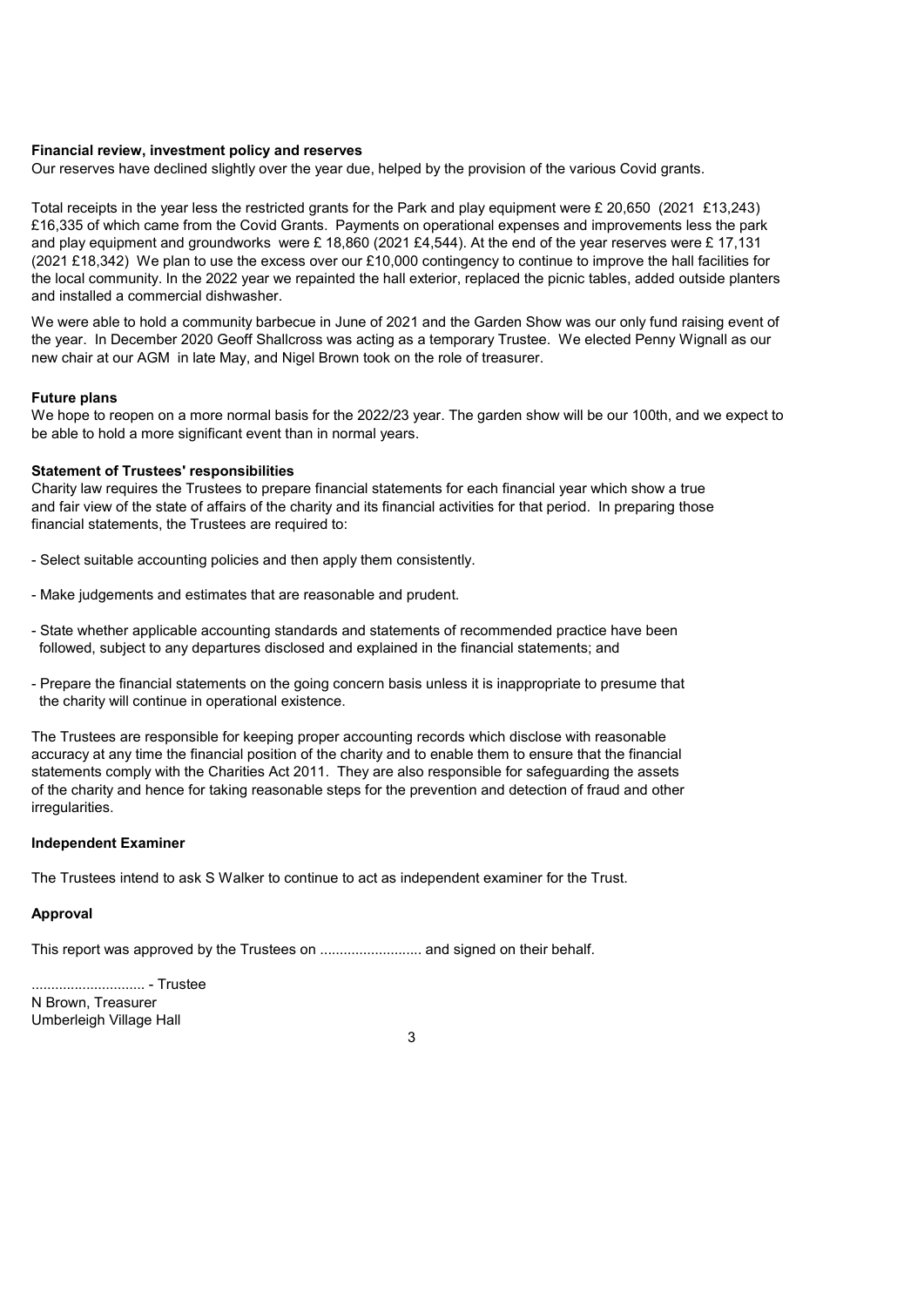## INDEPENDENT EXAMINER'S REPORT TO THE TRUSTEES OF UMBERLEIGH VILLAGE HALL

I report on the accounts of the Trust for the year ended 31st January 2022, which are set out on pages 5 to 7 .

## Respective responsibilities of trustees and examiner

The charity's trustees are responsible for the preparation of the accounts. The charity's trustees consider that an audit is not required for this year (under section 144(2) of the Charities Act 2011 (the 2011 Act)) and that an independent examination is advisable.

It is my responsibility to:

- examine the accounts (under section 145 of the 2011 Act);
- to follow the procedures laid down in the General Directions given by the Charity
- Commissioners (under section 145(5)(b) of the 2011 Act); and
- to state whether particular matters have come to my attention.

## Basis of independent examiner's report

My examination was carried out in accordance with the General Directions given by the Charity Commissioners. An examination includes a review of the accounting records kept by the charity and a comparison of the accounts presented with those records. It also includes consideration of any unusual items or disclosures in the accounts, and seeking explanations from you as trustees concerning any such matters. The procedures undertaken do not provide all the evidence that would be required in an audit, and consequently I do not express an audit opinion on the view given by the accounts and the report is limited to those matters set out in the statement below.

## Independent examiner's statement

In connection with my examination, no matter has come to my attention:

1. Which gives me reasonable cause to believe that, in any material respect, the trustees have not met the requirements to ensure that:

(a) proper accounting records are kept in accordance with section 130 of the 2011 Act; and

- (b) accounts are prepared which agree with the accounting records and to comply with the accounting requirements of the 2011 Act.
- 2. To which, in my opinion, attention should be drawn in order to enable a proper under standing of the accounts to be reached.

| Name: | S Walker |
|-------|----------|
|       | Woodsto  |
|       | a Re     |

Woodstock House Lyme Regis Dorset

Date:

 $\overline{A}$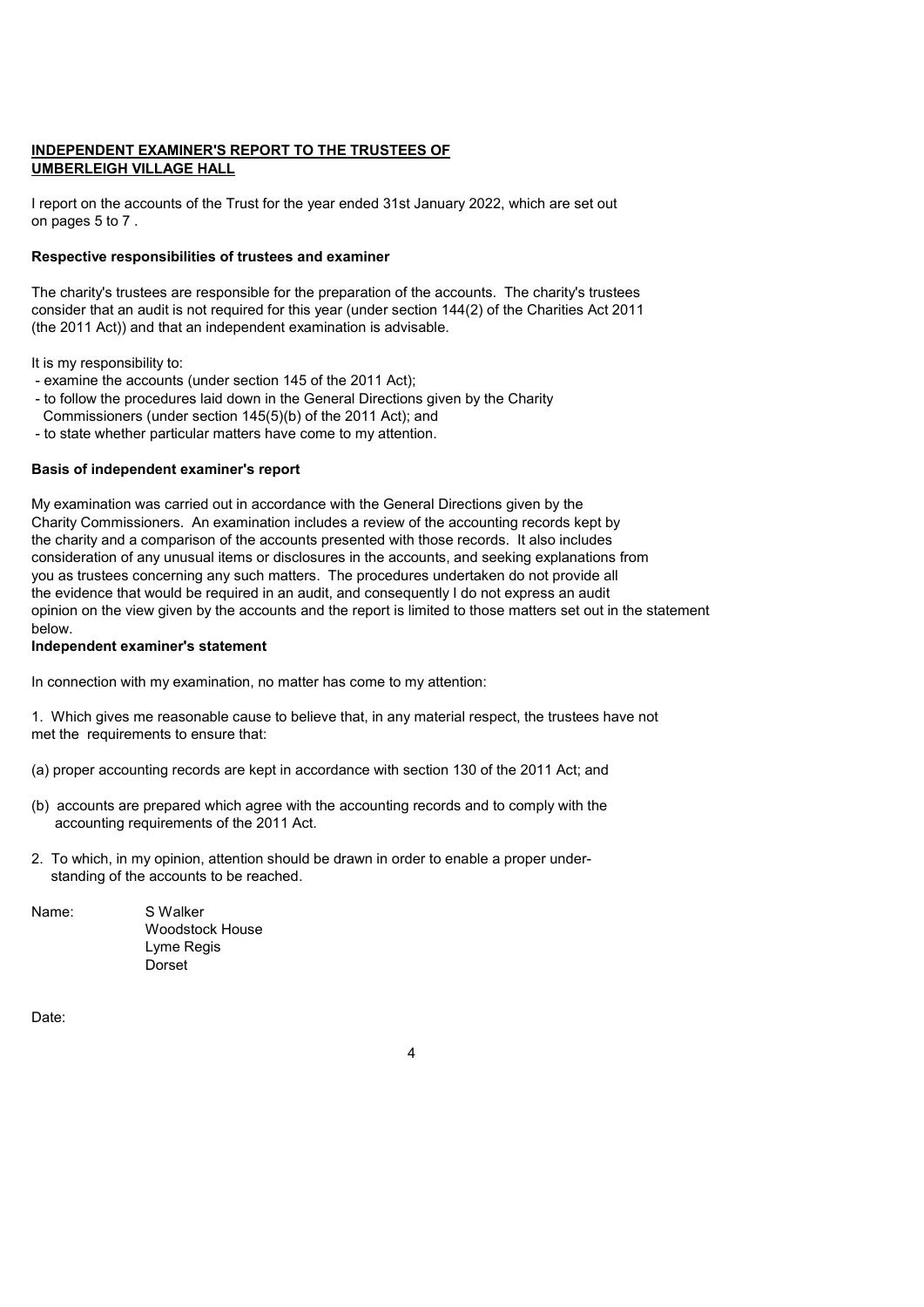## UMBERLEIGH VILLAGE HALL STATEMENT OF FINANCIAL ACTIVITIES FOR THE YEAR ENDED 31 JANUARY 2022

| Year ending Jan<br><b>Note</b>           |                | 2022                         |                          |              |                              |                          |              |
|------------------------------------------|----------------|------------------------------|--------------------------|--------------|------------------------------|--------------------------|--------------|
|                                          |                |                              | £                        | £            | £                            | £                        | £            |
|                                          |                | Un-                          |                          |              | Un-                          |                          |              |
|                                          |                | <b>Restricted Restricted</b> |                          | <b>TOTAL</b> | <b>Restricted Restricted</b> |                          | <b>TOTAL</b> |
| <b>INCOMING RESOURCES</b>                | 1(e)           |                              |                          |              |                              |                          |              |
| Incoming resources from generated funds  |                |                              |                          |              |                              |                          |              |
| Hire of hall and facilities              |                | 2,420                        |                          | 2,420        | 1,195                        |                          | 1,195        |
| Voluntary income - donations             |                | 450                          |                          | 450          | 500                          |                          | 500          |
| <b>Fund Raising general</b>              | 4              | 1,079                        |                          | 1,079        | 0                            |                          | 0            |
| Grants received                          | $\overline{2}$ | 16,335                       | 7,500                    | 23,835       | 11,334                       | 10,122                   | 21,456       |
| Meter money                              |                | 365                          |                          | 365          | 214                          |                          | 214          |
| <b>Investment Income</b>                 |                |                              |                          |              |                              |                          |              |
| <b>Bank Interest</b>                     |                | 0                            |                          | 0            | 0                            |                          | 0            |
| <b>Total incoming resources</b>          |                | 20649                        | 7500                     | 28149        | 13243                        | 10,122                   | 23365        |
| <b>Resources expended</b>                | 1(f)           |                              |                          |              |                              |                          |              |
| Charitable activities                    |                |                              |                          |              |                              |                          |              |
| Insurance,                               |                | 1,324                        |                          | 1,324        | 1,288                        |                          | 1,288        |
| <b>Heating and Recycling</b>             |                | 1,010                        |                          | 1,010        | 743                          |                          | 743          |
| Water                                    |                | 218                          |                          | 218          | 230                          |                          | 230          |
| Cleaning & materials                     |                | 482                          |                          | 482          | 1,382                        |                          | 1,382        |
| Licences & sundries                      |                | 276                          |                          | 276          | 362                          |                          | 362          |
| Fundraising costs                        |                | 515                          |                          | 515          | 0                            |                          | 0            |
| Repairs & maintenance                    |                | 7,703                        |                          | 7,703        | 430                          |                          | 430          |
| Fixed Assets - new commercial dishwasher |                | 7,252                        |                          | 7,252        | 42                           | 0                        | 42           |
| Shed                                     |                |                              |                          | 0            |                              | 922                      | 922          |
| Park and Play Village hall contribution  | 3              | 3,000                        | 7,500                    | 10,500       |                              | 10,000                   | 10,000       |
| Governance costs                         |                |                              |                          | 0            |                              |                          | 0            |
| Administration                           |                | 80                           |                          | 80           | 67                           |                          | 67           |
|                                          |                | 21,860                       | 7,500                    | 29,360       | 4,544                        | 10,922                   | 15,466       |
| NET INCOME/(EXPENDITURE) IN YEAR         |                | $-1,211$                     | $\pmb{0}$                | $-1,211$     | 8,699                        | $-800$                   | 7,899        |
|                                          |                |                              |                          |              |                              |                          |              |
| Transfer to general fund                 |                |                              |                          |              |                              |                          |              |
| Fund balances brought forward            |                | 18,342                       |                          | 18,342       | 9,643                        | 800                      | 10,443       |
| <b>Fund balances carried forward</b>     |                | 17,131                       | $\overline{\phantom{a}}$ | 17,131       | 18,342                       | $\overline{\phantom{0}}$ | 18,342       |

There were no recognised gains or losses for 2021 or 2022 other than those included in the Statement of Financial Activities.

The notes on page 7 form part of these accounts.  $\qquad \qquad$  5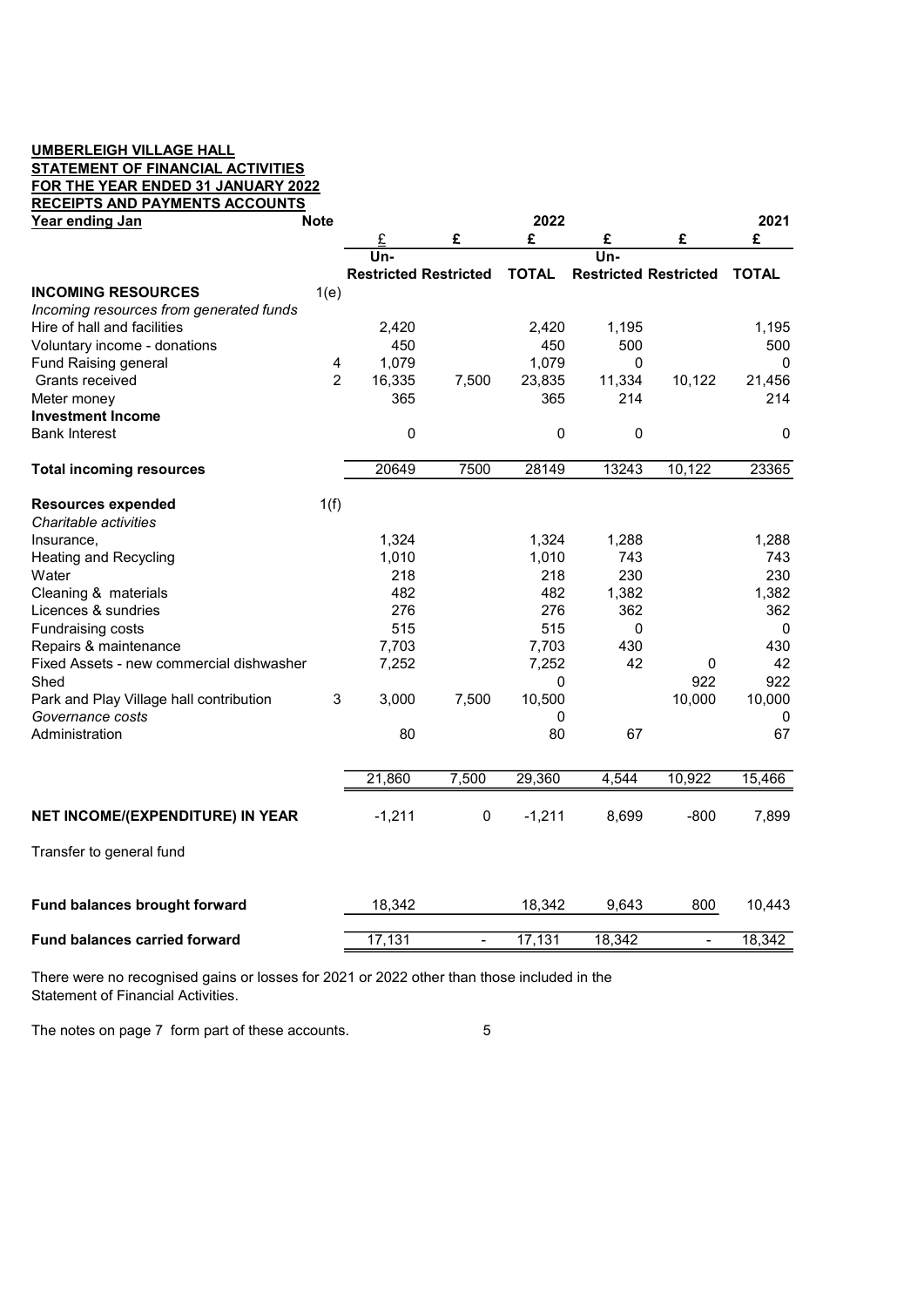## UMBERLEIGH VILLAGE HALL BANK AND CASH FUNDS AS AT 31 January 2021

|                           | Notes |           |           |
|---------------------------|-------|-----------|-----------|
|                           |       | 2022<br>£ | 2021<br>£ |
|                           |       |           |           |
| Cash in hand              |       |           |           |
| Current bank accounts     |       | 16,602    | 17,813    |
| Reserve bank account      |       | 529       | 529       |
|                           |       |           |           |
|                           |       | 17,131    | 18,342    |
| <b>CAPITAL</b>            |       |           |           |
| <b>Unrestricted Funds</b> | 1(b)  | 17,131    | 18,342    |
| <b>Restricted Funds</b>   | 1(c)  | 0         | 0         |
| <b>TOTAL FUNDS</b>        |       | 17,131    | 18,342    |

Approved by the Board of Trustees on ................................... and signed on its behalf by:

N Brown Trustee

The notes on page 7 form part of these accounts